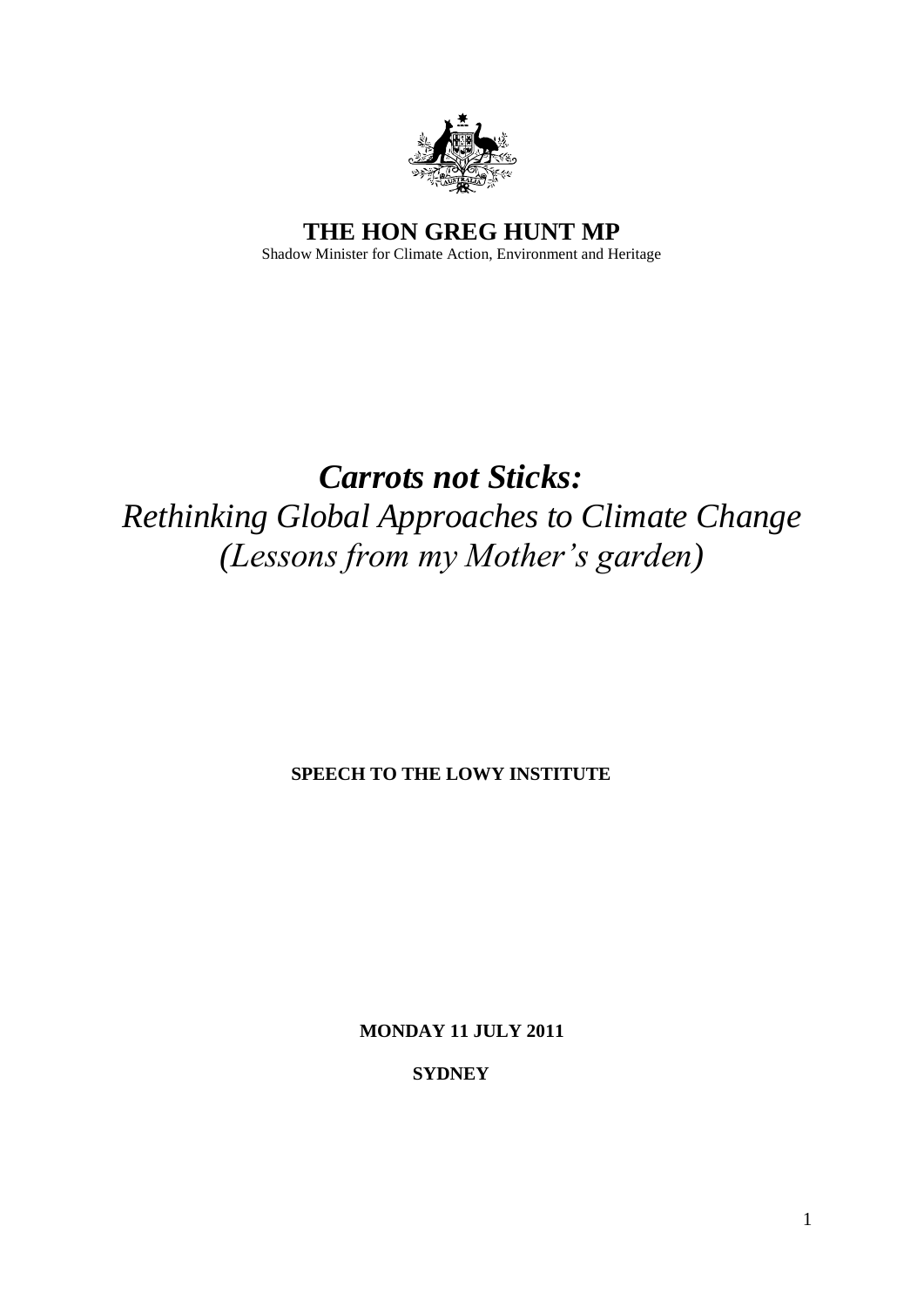## **Introduction: Carrots Not Sticks**

The strongest lessons in life are sometimes the earliest.

As I grew up on the Mornington Peninsula my mother, Tinka, taught me about carrots and sticks. And she taught me through remembrance of her own childhood.

While my mother, Tinka, was a small girl herself, her own mother, my grandmother Phyllis, was always looking for help in raking the garden.

Sometimes there were threats. But these were almost always followed by a silent sit-in protest under the oak tree in the garden of their house in Central Victoria.

Sometimes there were encouragements. Little promises of pocket money or rewards for work. And these were mostly met with positive responses, although of course, not always. Every child has to retain their dignity!

Perhaps not surprisingly, as a child I responded more favourably myself to incentives rather than punishment. And now a third generation, in the form of my own 6 year old daughter Poppy, seems to have inherited the same gene pool and has perfected the art of the sit-in when under threat.

But this pattern of positive response to incentive and negative response to threat is not confined to children. It plays itself out in the world of adults, of businesses and of nations.

Indeed, **when it comes to climate change**, in a world of competing businesses and nations characterised by portability of investment, **it is increasingly clear that rather than being sources of progress, regimes based on punishment are being resisted**. **Punitive approaches have increasingly become impediments to effective national and international climate action**.

Laws are of course fundamental to all societies, but the most effective societies and communities are, in my view, marked by a culture of incentive and aspiration. And this is a source of hope not despair.

This brings me to both the global debate and the domestic debate regarding approaches to climate change over the coming decade and beyond. And in particular the carbon tax announced yesterday, with its focus on punishing Australians rather than encouraging Australians.

Let me begin with a simple question: How can it help the world, and how can it help Australians, if on yesterday's figures, **the cost of a new Australian house will increase by over \$5,000 as a result of the carbon tax?**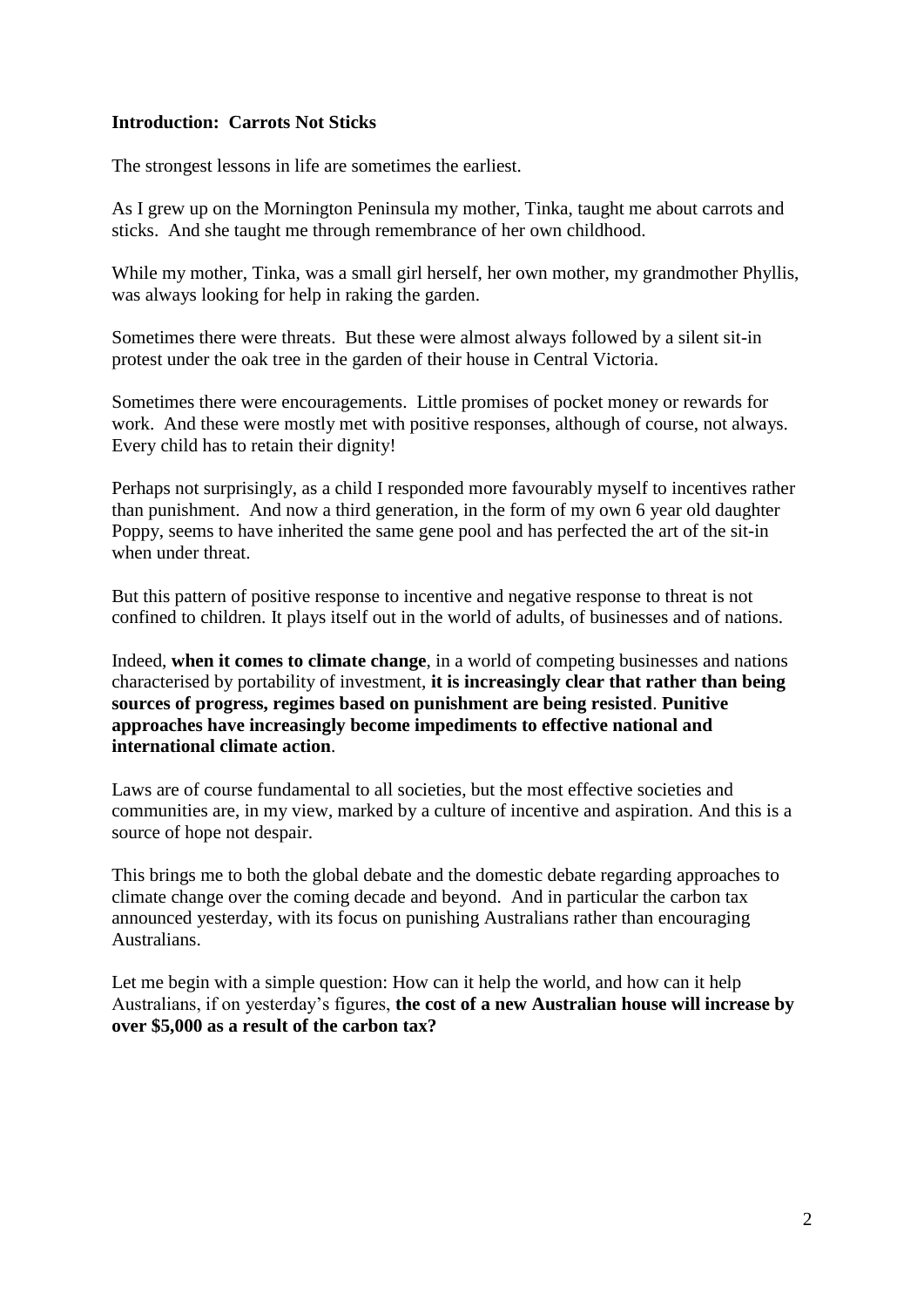## **Points of Agreement**

Let us then set the terms for this debate by understanding where there is agreement and where there is disagreement.

Australia and the world face a genuine challenge to arrest the growth of CO2 and other greenhouse gas emissions.

In my view it is real, it is pressing and it is important.

On that there is agreement between the two sides of politics, although it should be recognised that many Australians take a different view to the major parties.

Nor is there disagreement over the targets.

Our commitment to the 5% reduction on Australia's emissions is the same as the Government's.

The Government wants this to be a debate about belief and about targets because it is afraid of a debate about two plans: Direct action using the market for lowest cost abatement or an enormous electricity and grocery tax as the means to achieve the same objective. In the end though:

- It is not a debate about belief.
- It is not a debate about targets.

• It is a debate about the costs to the economy and the costs to individuals of taxes versus incentives when no other country is imposing a comparable electricity-based tax.

It is a debate about the right system for the right time in history, under the right circumstances.

In this paper I want to **respond to the carbon tax announced yesterday with three simple propositions**:

- The three great emissions sources of the world, **China, India and the United States,**  $\bullet$ **are not about to adopt a carbon tax or equivalent system** and even the European system is in reality dramatically less onerous than what is proposed in Australia;
- **Electricity is singularly unsuited to a major tax** as the mean of changing either demand or supply unless the tax is at radical levels; and
- $\bullet$ The **design of the Australian carbon tax will not work, will hurt families and will cost jobs while simply shifting emissions overseas**. In the end, for this particular problem, incentives are a far far better way than cost of living taxes on electricity, gas, groceries and to use Senator Bob Brown's words, inevitably, fuel.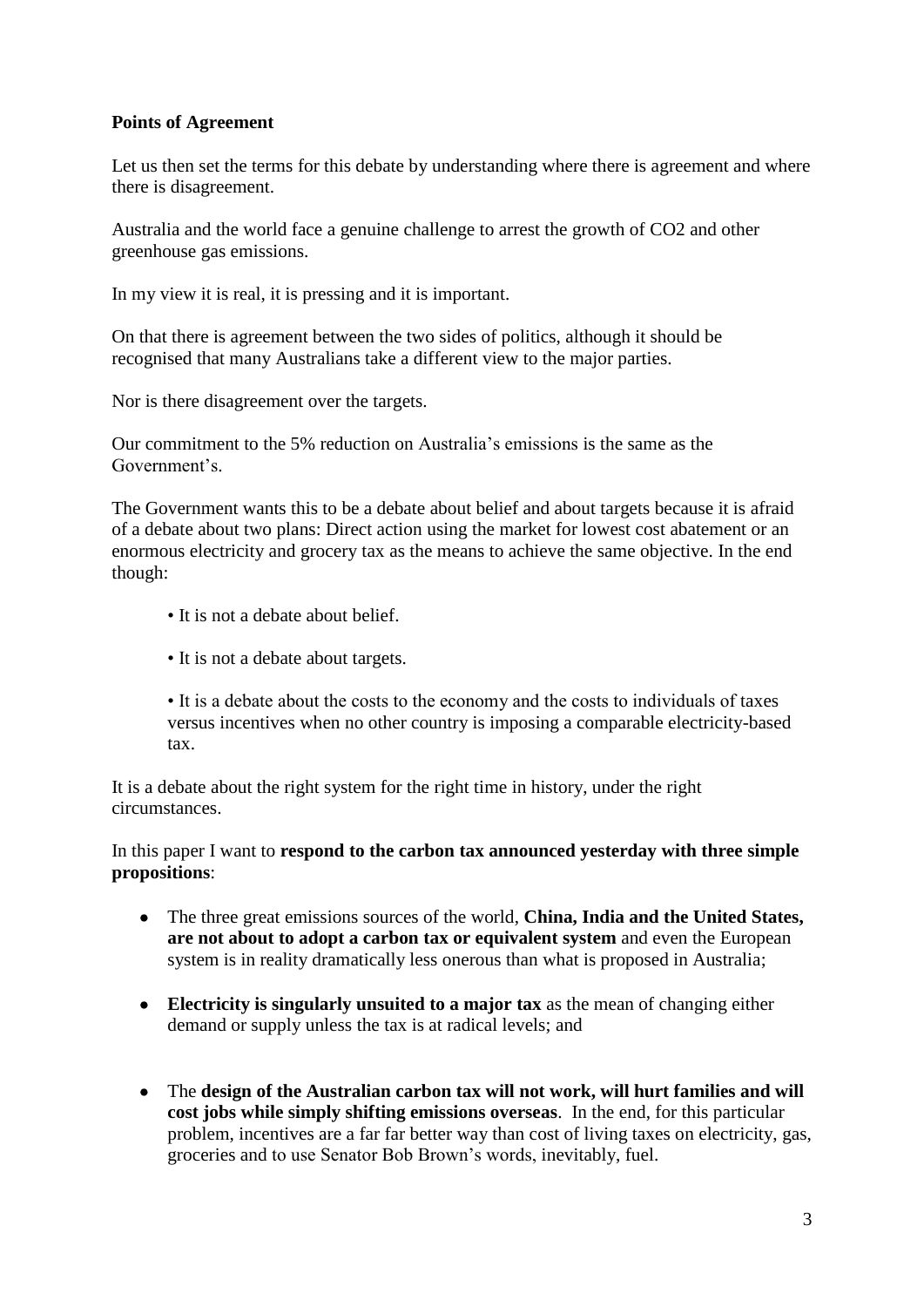And while this debate is live in Australia, the global context is everything.

#### **1.The Global Climate Challenge: China, India, the US and the EU**

Climate change **is** a global problem. We therefore have to view our actions in terms of global solutions and global trends.

Let me begin then with the simple fact that according to the  $3<sup>rd</sup>$  Garnaut Update Paper, **between 2005 and 2020 Chinese emissions will increase from approximately 5 billion tonnes of CO2 per annum to over 12 billion tonnes of CO2** per annum 1 .

This growth of over 7 billion tonnes a year compares with an Australian decline of approximately 70 million tonnes on 2005 levels by 2020. In short, **our decrease in emissions is likely to be eclipsed by growth in one country alone, that is 100 times or more greater than our cuts**.

This is not though a reason for pessimism.

This is not a reason for inaction.

It is however a reason to keep our focus on the global outcome and the consequences of our domestic actions in such an environment.

In particular **if we design our programs in a vacuum there is the risk of unintended consequences**. That can be either in the form of:

- Impacts on the Australian economy; or
- Leakage of manufacturing to countries with higher emissions profiles for particular forms of production.

On the risk of unintended consequences, dare I mention at this point, the Home Insulation Program?

## **1.1 International Realities**

1

The starting point for any international assessment is then the finding of the Productivity Commission that:

―no country currently imposes an economy wide tax on greenhouse emissions or has in place an economy-wide  $ETS^2$ ."

Not China, not India, not the USA, not even the EU.

<sup>&</sup>lt;sup>1</sup> Garnaut Climate Change Review – Update Paper 3, "Global Emissions Trends," 11 February 2011, p. 29.

<sup>2</sup> *Carbon Emission Policies in Key Economies*, Productivity Commission Research Report, May 2011, p. 50.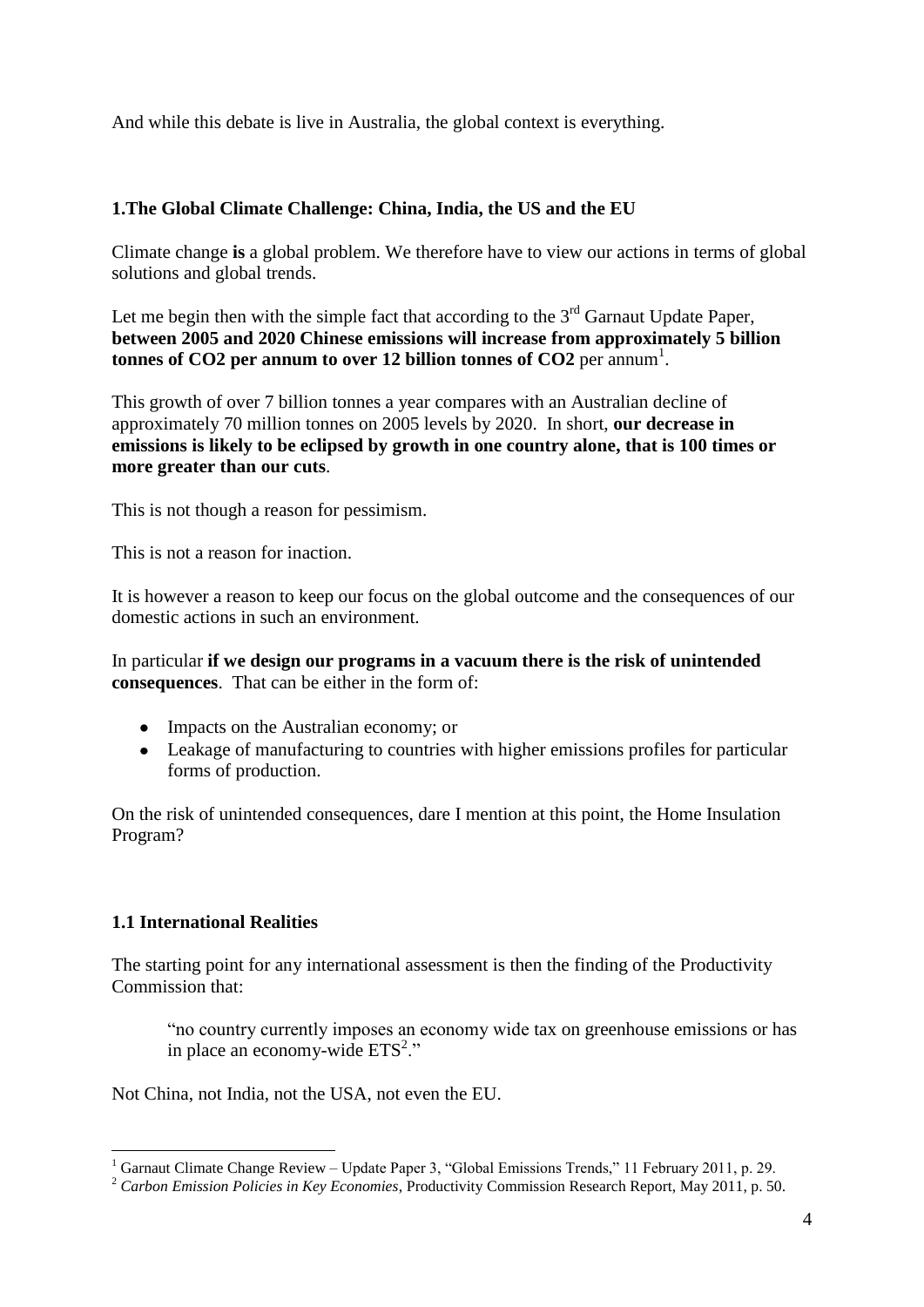## **China and India**

In spite of the Commission's findings, the Prime Minister has tried to highlight that China is closing some of its smaller coal fired power stations. That's true. The missing part of the sentence though should have been "and replacing them with larger stations as part of the fastest growth in emissions and coal consumption in human history."

Let me take the example of Xilin Gol, which is just one of 12 prefectures or leagues within Inner Mongolia which is itself one of 33 provinces or regions across broader China.

Late last year the China Daily reported that during the 12th Five Year plan from 2011-2015, this one prefecture of just over a million people:

―Plans to build 24 large scale coal mines and eight clusters of coal-fired power plants<sup>3</sup>."

It is not surprising then that when you look at China as a whole, Chinese coal consumption will increase from 1.4 billion tonnes in 2002 to approximately 4 billion tonnes in 2015.

More broadly, Chinese emissions are expected to grow to 496% of their 1990 levels by 2020. Again, this is the fastest growth in human-induced emissions in world history.

Similarly, Indian emissions are also growing at a dramatic pace. It now accounts for 4.9% of global emissions and this figure is rising commensurately with its economic growth. Projecting forward, it is estimated by Frank Jotzo of ANU that Indian emissions from fuel combustion alone will rise by between 75% to 94% from 2005 to 2020.

Unfortunately, the Prime Minister also attempted to distort what is happening in India with the statement that India is already taking "national action" on pricing carbon through a "clean energy tax on coal." The Indian coal tax is \$1 per tonne. By comparison the State royalty on Queensland coking coal is \$20 per tonne right here in Australia.

The truth is that neither China nor India has or will foreseeably have anything approaching an economy wide carbon tax.

## **The United States, Canada, Japan and South Korea**

Turning from India and China (which is already the largest greenhouse emitter in the world) to the United States, there is virtually no prospect that the US will adopt a Cap and Trade system at any point in the period to 2020.

Indeed, the senior Republican on the [House Select Committee for Energy Independence and](http://en.wikipedia.org/wiki/United_States_House_Select_Committee_on_Energy_Independence_and_Global_Warming)  [Global Warming](http://en.wikipedia.org/wiki/United_States_House_Select_Committee_on_Energy_Independence_and_Global_Warming) from 2007 to 2011, Jim Sensenbrenner recently declared of the now abandoned national Cap and Trade legislation that:

"Any kind of carbon tax is dead in the  $US^4$ ."

<sup>1</sup>  $3$  *China Daily*, "China's Xilin Gol League plans power boost", 20 October 2010.

<sup>&</sup>lt;sup>4</sup> Greg Sheridan, "More sense from Sensenbrenner than from Garnaut," The Australian, 30 June 2011, p. 16.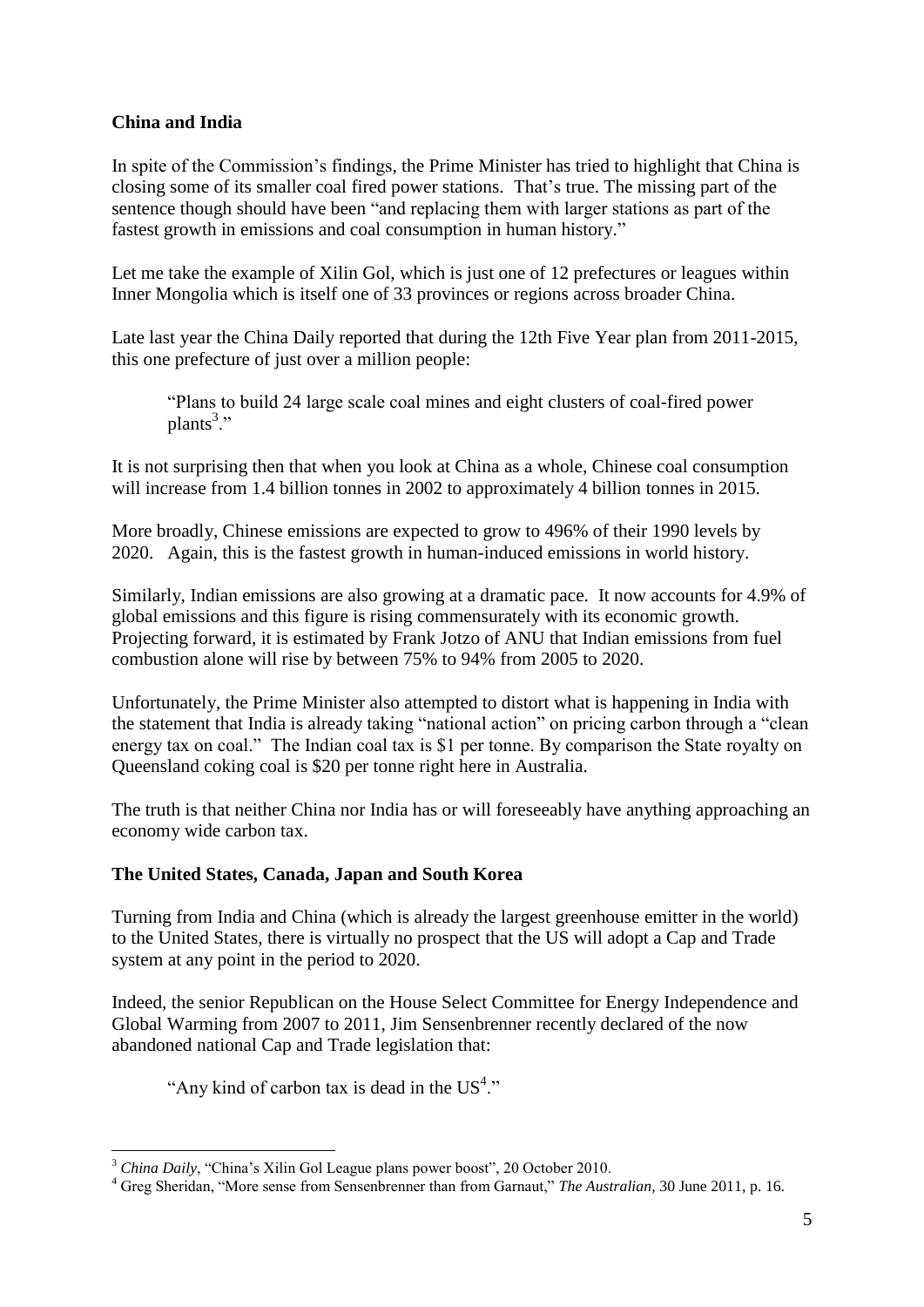The Productivity Commission found that even the proposed US state-based Western Climate Initiative was likely to have a "close to zero" initial carbon price with only one out of seven original signatories proceeding in 2012. And it now appears that even the only possibly active state, California, is set to defer its scheme. Meanwhile on the East Coast the Regional Greenhouse Gas Initiative is both thin and falling apart with 2 states indicating their intention to withdraw.

In short, **higher energy and electricity taxes are off the agenda in the United States. Instead the United States has gone down a different path of directly supporting technology** including through various forms of incentives for activity.

Just like the United States, significant electricity taxes are off the table in Canada, Japan and South Korea, all of which have either abandoned or deferred their own schemes.

This brings me to the European Union.

#### **European Union**

Nowhere is the reality of the global climate challenge more starkly obvious than in a proper comparison of the Australian Government's proposed carbon tax and what the European Union is actually doing.

The Minerals Council of Australia recently released research showing that over the first 5 years of the European Emissions Trading Scheme, it raised approximately \$500 million per year.

The Australian carbon tax by comparison will raise approximately \$9 billion per year. **The Australian carbon tax will be 18 times larger in dollar terms than the European scheme to date**.

However, when you take into account population, the comparison is the difference between a bowling ball and a pea. The EU has a population of just over 500 million. Therefore the EU scheme has raised just over \$1 per person per year.

Australia has a population of just over 22.6 million, so our scheme at the Government's \$23 price will raise almost \$400 per person per year.

#### In short, **the Australian carbon tax is approximately 400 times more onerous on a per capita basis than the European scheme**.

In terms of its economic effects Australia has a super-sized carbon tax.

So when we look honestly at the international system a number of conclusions can be drawn:

China's emissions growth of 7 billion tonnes from 2005 to 2020 will be approximately 100 times Australia's decrease of 70 million tonnes. In that context there is zero chance that either China or India will adopt any form of serious carbon tax;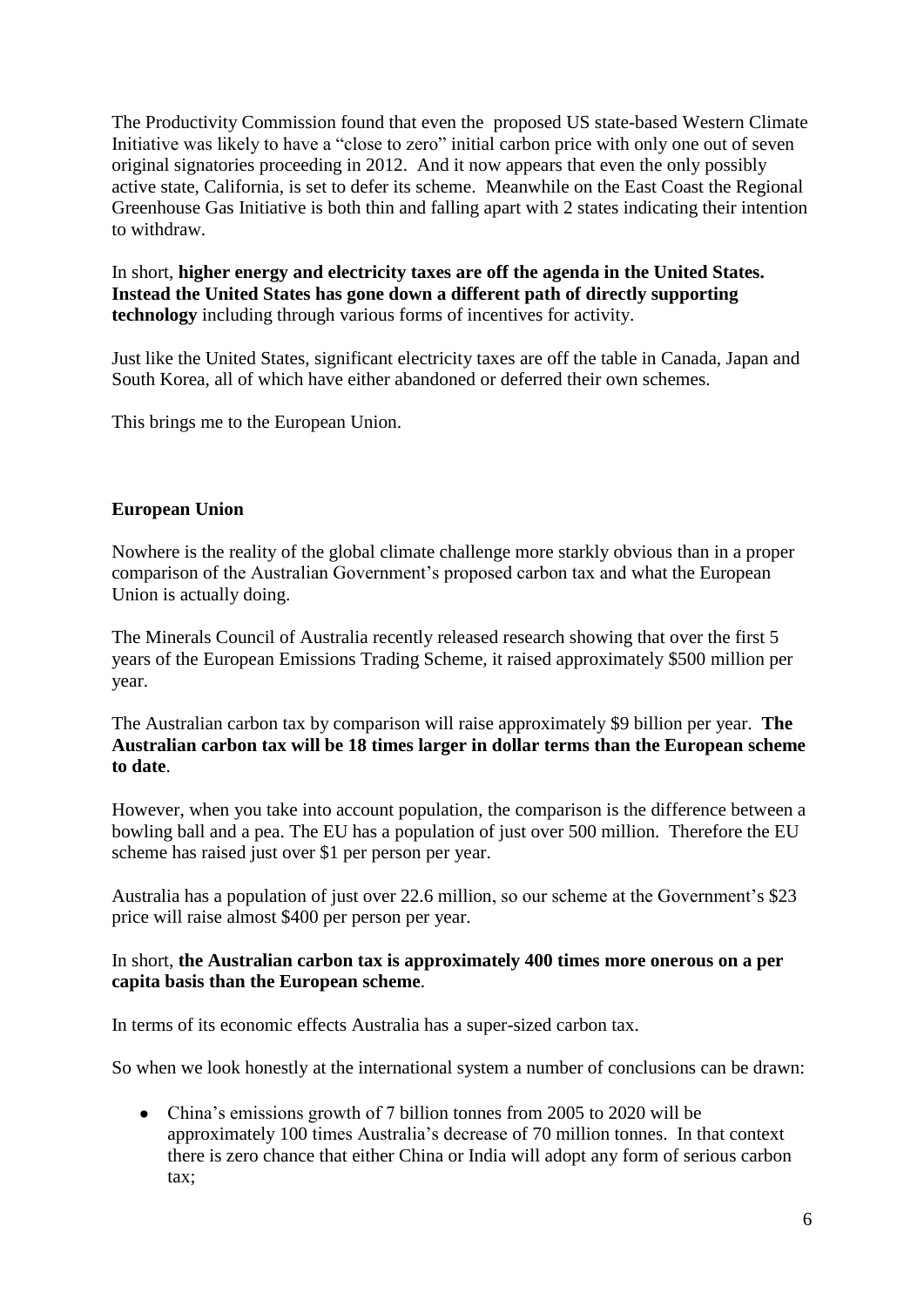- The United States, Canada, Japan and Korea have all either ditched or deferred carbon tax systems; and
- The Australian carbon tax is roughly 18 times larger than the entire EU system to date and almost 400 times more expensive on a per capita basis.

These facts are the real reason a push for a single global tax is failing. They will not be affected by any change in Australia. In short, **the rest of the world has overwhelmingly rejected the Australian model of a deep punitive electricity and energy tax**.

## **1.2 Rethinking Global Approaches to Climate Change: G20 and Sectoral Approaches**

The sheer global numbers make it clear that solutions have to come at the international level. They also make it clear that **the problem of leakage of emissions will simply destroy the effects of poorly designed unilateral action by sending jobs and emissions offshore.**

In that situation I believe there are two important steps we should take at the international level.

First, the all-in UN negotiating approach of 180 countries locked in a convention centre with up to 40,000 observers is increasingly ineffective. Need I say any more than Copenhagen.

In the real world, any progress will be between the United States, China, India and the EU.

We should therefore task the G20 with a special responsibility for negotiating a four-way compact between these players. If we can do that then we have a genuine base for a future global agreement.

The second international step is to consider sectoral agreements. What this means is that we are pragmatic. Rather than focussing everything on country targets, we should focus on:

- A common approach for the steel industry;
- A common approach for the cement industry;
- A common approach for the smelting sector and so on.

This sector by sector approach may in fact be a much faster way to genuine emissions reductions because it in part addresses the problem of border inequality and leakage of jobs and emissions off shore.

Yes, we will still look at national targets. But the heart of real progress in my view is for parity of action across industrial sectors.

The carbon tax announced yesterday utterly fails to recognise this global reality. It has been **crafted against a fabricated and imaginary international environment** and will simply send jobs and emissions offshore while driving up costs for families and pensioners.

The world will not be a better place - but Australia will be worse off.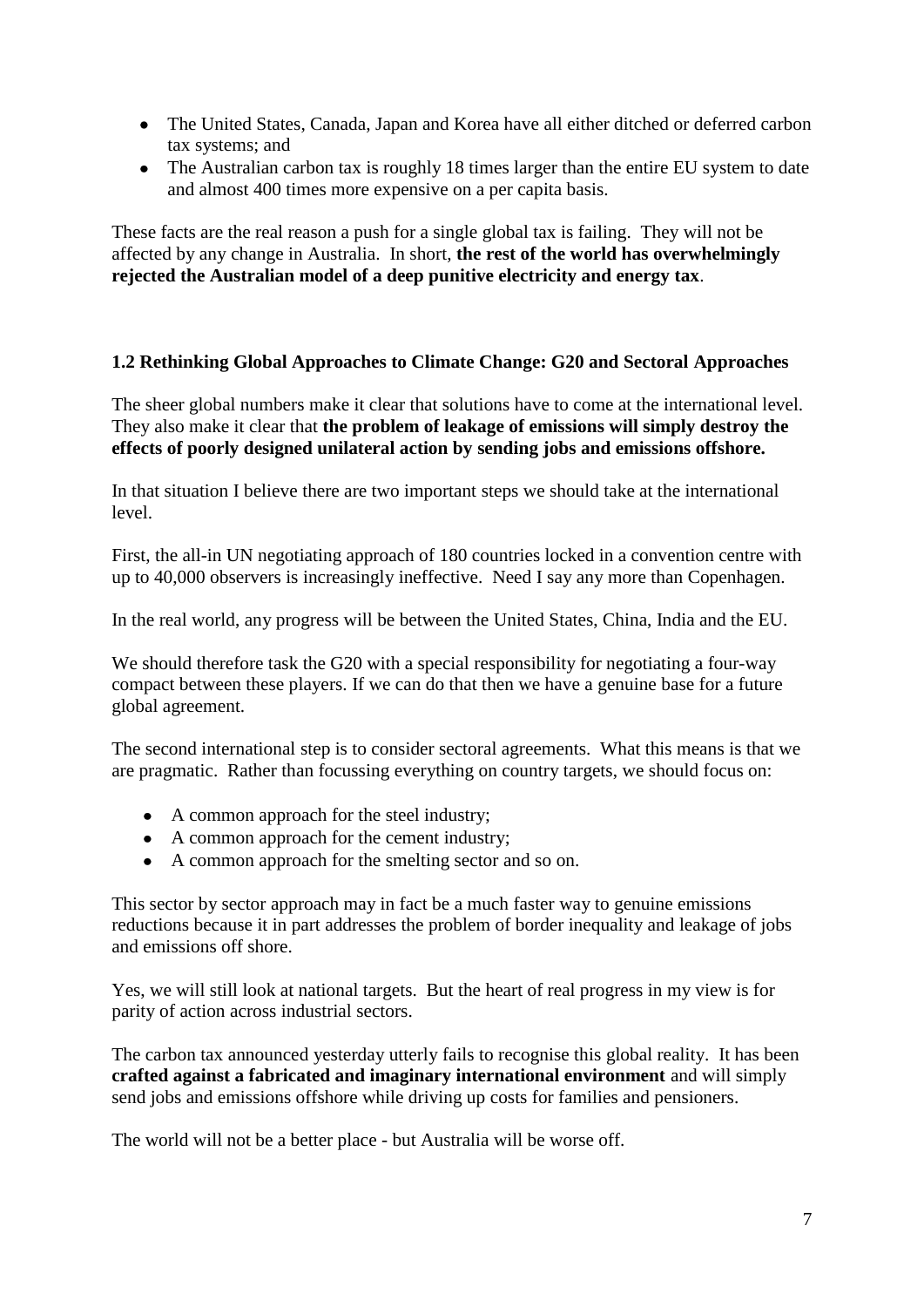# **2. Labor's Carbon Tax: Won't Work, Will Hurt Families and Will Send Jobs and Emissions Offshore**

In such an international environment there are three fundamental criticisms of the Australian carbon tax:

- It is essentially an electricity tax that will not affect either demand or supply unless it is at radically high levels, but it will drive up prices by 10 per cent in the first year alone, on top of all other increases;
- It will hurt families with an average cost of living increase of \$515 per year at the start, with the tax likely to climb from \$23 per tonne in 2012 to \$37 per tonne by 2020.
- It will send jobs and emissions offshore with average revenue raised of over \$160 for each tonne of domestic abatement in 2020.

# **2.1 Electricity to Increase But Without Significant Impact on Demand or Supply**

At its heart, **this is a tax on electricity.** Given that we do not import electricity, prices will inevitably be passed through in every bill to every pensioner, to every family, to every farmer and to every small business owner. And they will go up every year with a special spike once the tax changes its name but not its impact to an ETS.

The talk of 1000 companies last week, or 500 companies this week, is another myth. The essential nature of the carbon tax is that it is an electricity tax and bills will rise by approximately 10% in year one on top of all other rises to date and will keep going up.

Electricity taxing is however singularly ineffective in changing either demand or supply in any meaningful way – unless of course it is at a radically high level that would cause widespread social damage and deep economic disruption.

## **Demand**

Electricity has historically been the largest source of social progress and the largest source of emissions growth.

Electricity is also both globally and domestically an essential service. In economic terms that makes it an inelastic good. One recent international study found that electricity consumption is highly inelastic in both the United States and the EU.

The study found that, in both the United States and the EU, a 10 per cent increase in electricity prices would produce only a 2-2.5 per cent reduction in CO2 emissions from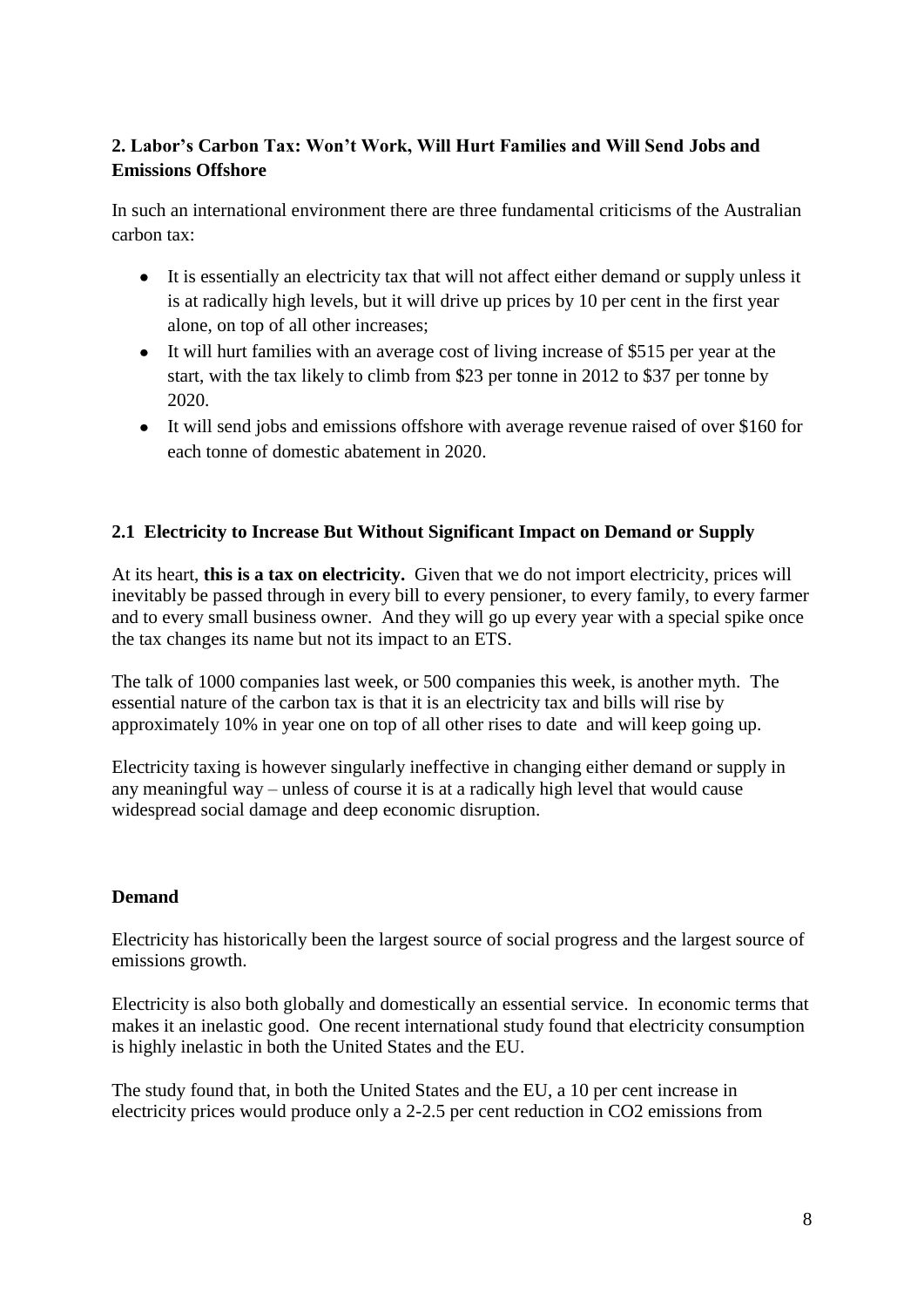residential electricity consumption. In other words, electricity pricing is a blunt and inefficient mechanism for changing household energy-use behaviour.<sup>5</sup>

In Australia, electricity demand is even less susceptible to pricing.

The NSW Independent Regulator recently found that a 50% price rise over 5 years from 2005-2009 inclusive resulted in only a 6% decrease in electricity consumption per capita<sup>6</sup>.

This means that you can drive up the price of electricity with very little impact on consumption but a great deal of pain for individuals.

For months the Prime Minister has resisted this logic, and argued that by driving up the price of carbon intensive goods – such as electricity or petrol – people will consume dramatically less. Eight days ago the Prime Minister abandoned that argument, at least for petrol, when she announced that petrol would be excluded from the carbon tax – for now.

But if petrol is out after a 9% drop in price since 1 July  $2008^7$ , then electricity should certainly be out after a 44% **increase** in price since 1 July 2008<sup>8</sup> and 50% since December 2007.

In fact, everything should be out and incentives should be adopted instead. If the carbon tax won't work on petrol it sure as heck won't work on electricity demand.

The price of electricity pain is currently being felt right across Australia. That pain is about to get much worse.

# **Supply**

1

The supply side rationale for the electricity tax also collapsed just over a week ago. Until now the carbon tax was intended mysteriously to somehow clean up our power supplies.

The explanation was that by forcing up power costs for brown coal generators they would not be able to compete with gas or renewables.

The problem however is that a likely price of \$60 a tonne would be needed before companies would consider switching from coal to gas.

Until then the power companies would simply pass through the higher costs of electricity to consumers in massively higher prices.

<sup>5</sup> Ines M. Lima Azevedo, M. Granger Morgan and Lester Lave, *The Electricity Journal,* Jan/Feb 2011, Vol 24, Issue 1.

<sup>6</sup> *Residential Energy and Water use in Sydney, the Blue Mountains and Illawarra - Results from the 2010 Household Survey* Electricity, Gas and Water — Research Report, December 2010, p 39.

<sup>7</sup> Australian Automobile Association, Petrol Prices website, viewed 4 July 2011, [http://www.aaa.asn.au/issues/petrol.htm.](http://www.aaa.asn.au/issues/petrol.htm)

<sup>8</sup> Australian Bureau of Statistics, *Consumer Price Index*, March 2011, cat. no. 6401.0.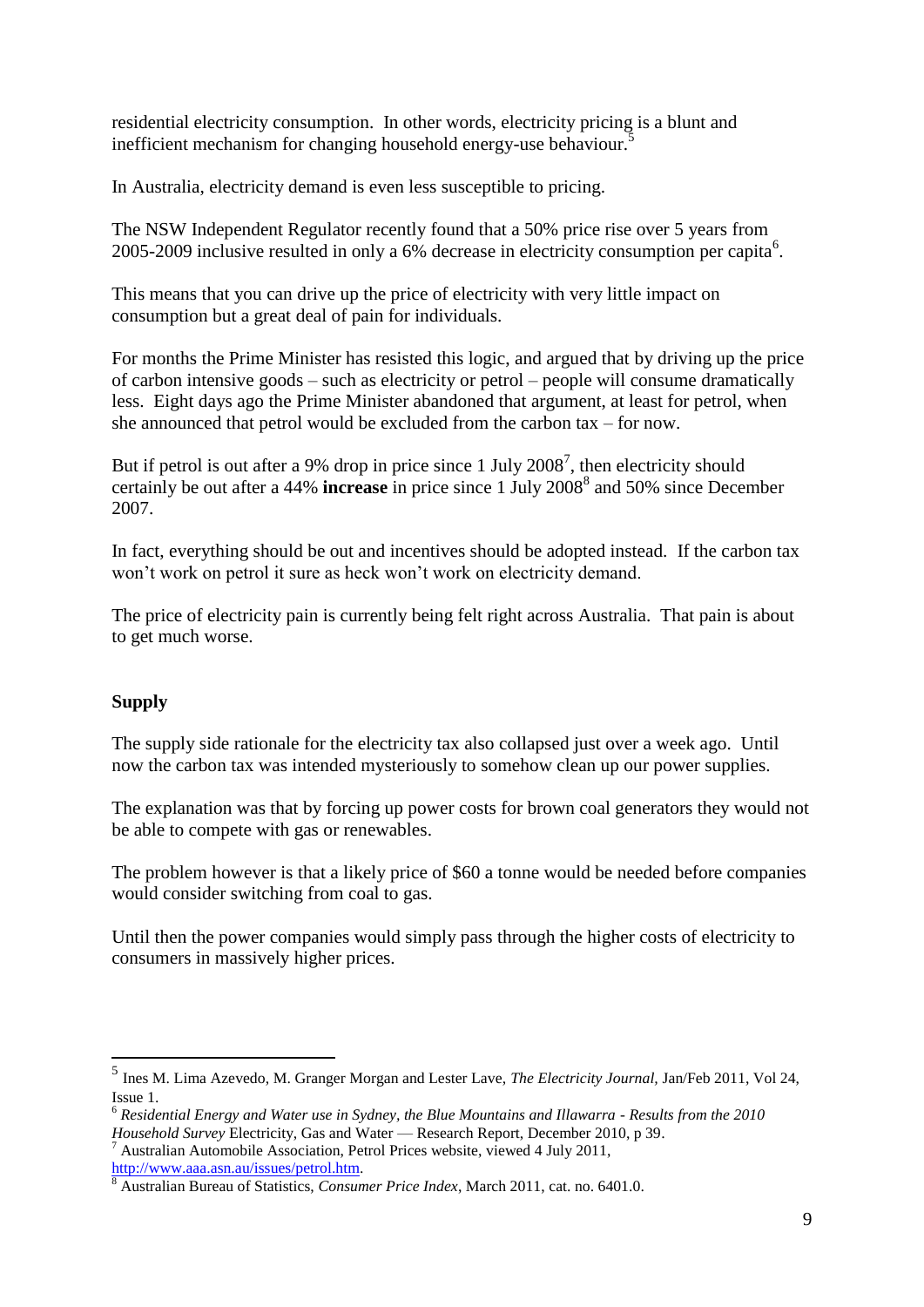The Government's entire supply side case collapsed when it abandoned any pretence that the tax would clean up power stations and instead turned to the heart of the Coalition's Direct Action policy to do this.

After months of denying it, the Government leaked that it had been secretly negotiating with the brown coal power generators to pay for a switch from coal to gas.

The reason of course is that the carbon tax will fail to achieve this objective.

In short, the ALP's decision to use Direct Action-style incentives to address the power sector was complete capitulation on two fronts.

Not only will a carbon tax fail to clean up any power stations, but the Direct Action approach of targeted incentives will work to convert coal to gas. And it is the Government that has confirmed this with its adoption of the very system of phased incentive payments to do any heavy lifting in the power sector.

The carbon tax has simply become an end in itself, not a means to achieve change in either the demand or supply of electricity.

#### **2.2 The Cost to Families**

While the cost to families begins with electricity, it falls into a number of categories.

First, the average starting cost per household will be \$515 in the first year alone. This is **of itself a huge impost on families or pensioners or farmers** for example struggling with electricity stress. And there is **no guarantee that it will not be massively higher for any one pensioner or family or farmer**.

Second, the **tax will go up every year**. When the tax changes its name in 2015 to an Emissions Trading Scheme, that will not bring relief for families as the Prime Minister implies.

The effective tax will jump to at least \$29 per tonne in 2015 and to \$37 in 2020 according to the Government's own modelling. **This will be an over 60% increase in the tax on the Government's best case scenario**.

So the day the carbon tax changes its name will not be a day of relief for families. It will be a day the effective rate of carbon tax paid by families will really start to hike upwards.

A third impact on families, and young families in particular, is that housing prices are set to rise, as I said in my opening, thanks to the higher costs to Australian manufacturing and building materials.

Just last month, the Housing Industry Association warned that:

―While it's still too early to know exactly how much the carbon tax will add to the cost of an average new home, HIA estimates that it will increase by over \$6,000 under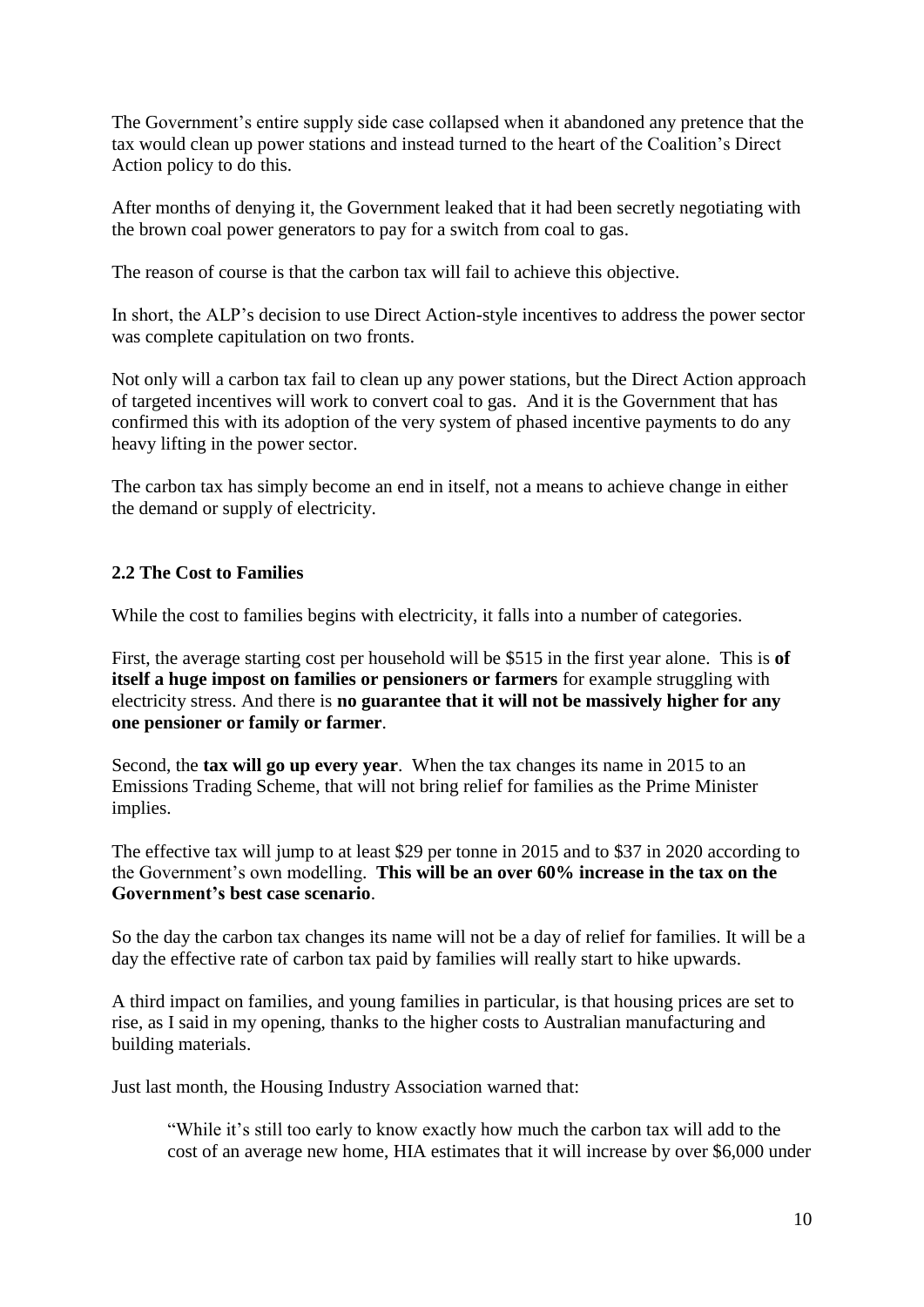a \$20 per tonne CO2-e price, less the yet to be confirmed compensation measures, which are estimated to lower the additional cost by less than  $15\%^9$ ."

In short, the best case scenario following yesterday's announcement, as confirmed by the Master Builders Association, is that a new home for a couple struggling to enter the market will increase by \$5000.

When you recognise that:

- The starting impact is \$515 per family:
- The tax will increase by at least 60% within a few short years; and
- The tax will add at least \$5000 to the cost of a house;

It is no wonder that the Treasurer was forced to admit as long ago as 16 November 2009 that:

# "We can't guarantee that no-one will be worse off<sup>10</sup>."

All it takes is a cold climate and thin walls, and a high heating bill could do profound damage to a pensioner in Launceston, Cooma or Morwell.

# **2.3 The Cost to the Economy: \$9 Billion a Year Tax and Loss of Jobs**

Beyond the costs to families there is the cost to jobs, businesses and the economy.

The carbon tax documents themselves reveal that the scheme will raise the massive amount of:

# **\$27 billion in revenue over the 1st three years compared with capped and fully funded spending of \$2.05 billion for Direct Action over the same period.**

There will also be real impacts in terms of jobs – an Access Economics report highlighted the potential loss of 126,000 regional jobs under an earlier version of Labor's scheme.

These figures will no doubt be updated in the coming months – but let it be clear that jobs will be lost as investment and emissions flow overseas. That is the inevitable consequence of the tax.

In particular, Australia's 750,000 small businesses will receive no direct compensation for the massive jump in electricity prices from the carbon tax. This means that jobs will be lost and the price of consumer goods will go up.

A dry cleaner in Queanbeyan for example will see their electricity prices go up by 10% in the first year alone from \$15,000 to \$16,500. This \$1,500 will either have to come from the owner or from the customers. Either way, it is not a good news story for the battler, be they the shopkeeper or the shopper.

<sup>1</sup> <sup>9</sup> *Carbon taxes, new houses and Aussie jobs*, Housing Industry Association media release, 7 June 2011.

<sup>10</sup> Wayne Swan, *Sky News*, 16 November 2009.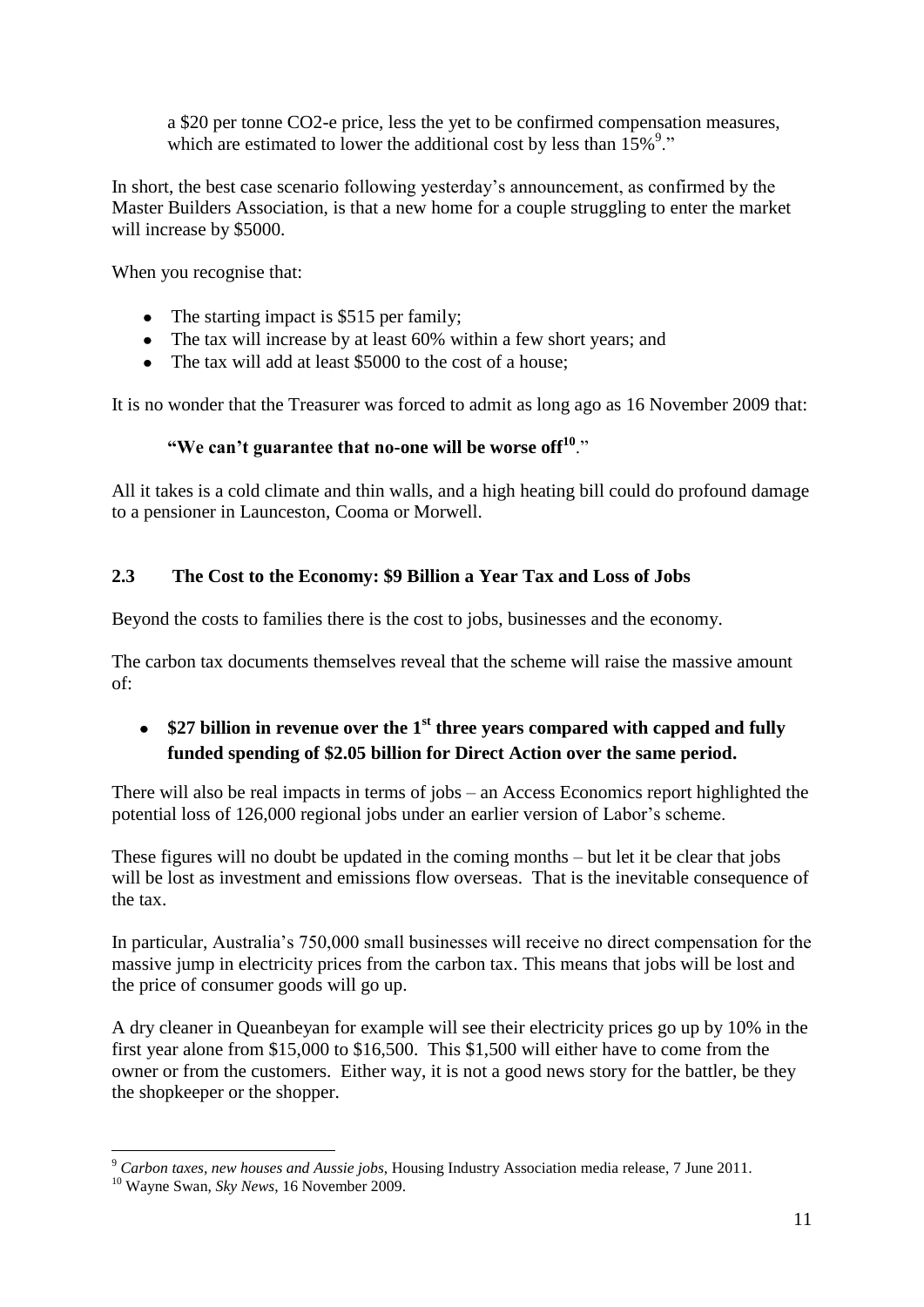Sector after sector has been warning of massive costs to jobs and the economy, but the government has not been listening.

#### **Automotive Industry**

Let me just give the example of the automotive industry which is set to take a particularly heavy hit.

The Federal Chamber of Automotive Industries has estimated that based on a carbon price of \$20-\$30 per tonne, the projected additional cost to the Australian motor vehicle industry will be between \$56-\$84 million a year. This equates to between \$121 and \$412 for a new Australian car.

The Australian automotive industry is highly trade exposed and operates in a very competitive international market. **It is likely to have little or no ability to pass on any additional cost burden imposed by the carbon tax**, which instead serves only to undermine the future viability of the Australian automotive industry - **especially if cars from Japan, Korea and China have no such cost imposed on them**.

## **2.4 Economic Deadweight and Looming Black Hole**

The final argument about the Australian carbon tax announced yesterday is that it is massively inefficient and has a looming funding crisis.

First, the scheme involves a massive churn. It taxes and then redistributes, rather than focussing simply on the required abatement.

Surely there must be a more effective way to reduce emissions than raising over \$9 billion in 2020, to reduce domestic emissions by 58 million tonnes at over \$160 of revenue raised per tonne of abatement.

Linked to this argument about efficiency is what Henry Ergas has identified as a looming structural flaw and black hole in the budget under the carbon tax compensation arrangements.

Ergas has recognised that the Government's modelling relies on importing an increasing proportion of permits after 2015. Indeed, the Government's modelling indicates that we are likely to be spending around \$3.5 bn on nearly 100 million tonnes of international permits in 2020 alone.

**This revenue would not be received in Australia, but would be paid in massive quantities overseas**. It would not be available to fund increasing household compensation in Australia.

So not only does money from Australian companies flow overseas in vast quantities, but **the budget has a built-in ever deepening structural deficit** - or black hole - for compensation.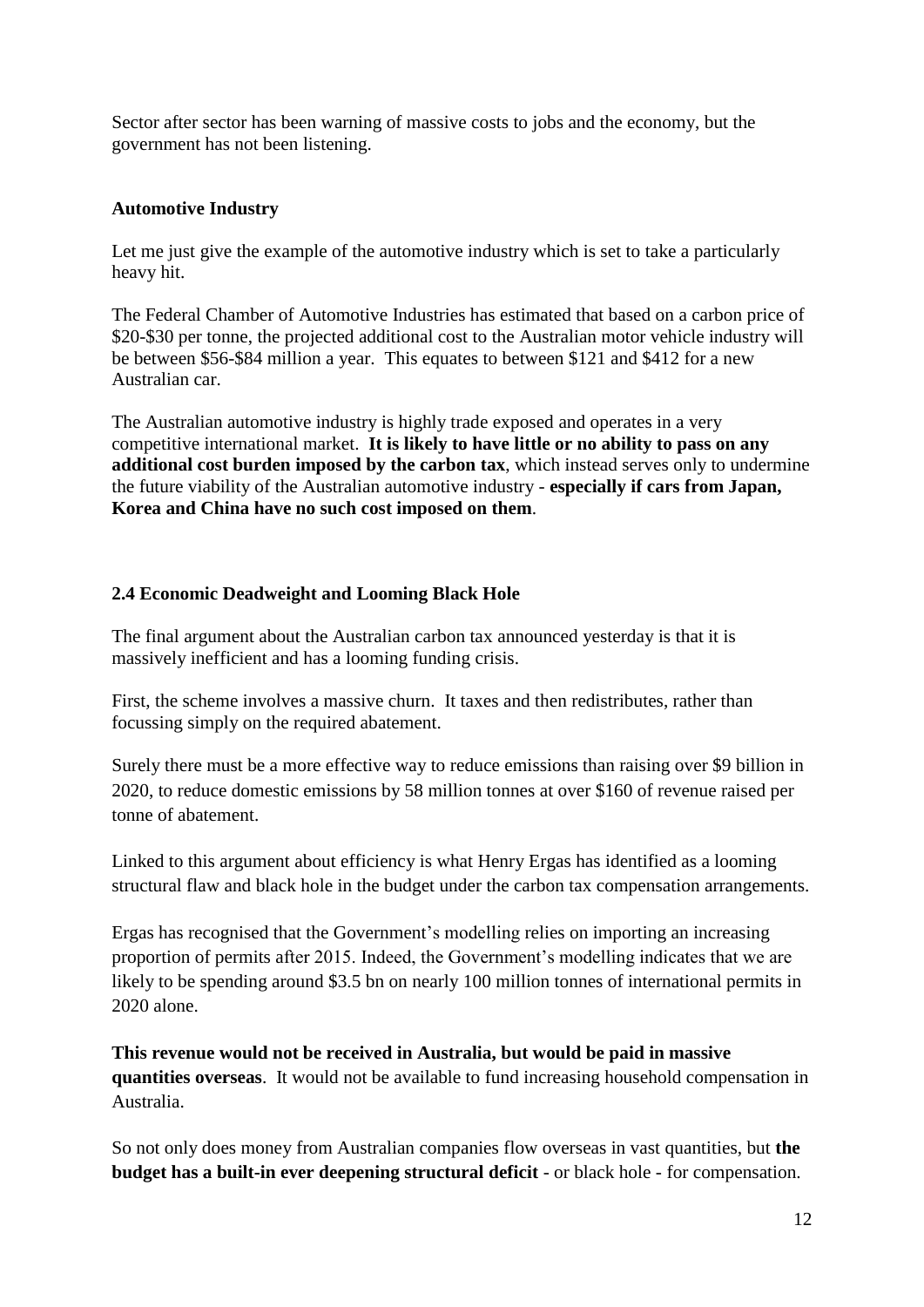Ergas writes of the carbon tax package:

―Even in the 5 per cent reduction scenario, by 2050, annual imports of permits amount to \$23 billion at today's prices; that is, each man, woman and child in this country will be transferring \$600 a year to foreign owners of permits. Whatever one may think of those transfers, they mean the government's compensation promise is vastly underfunded $1!$ ."

The creation of a plan which has at its heart an inbuilt widening structural deficit makes the Home Insulation Plan look prudent.

# **3. Direct Action is a Better Alternative**

Instead of penalties and taxes, the Coalition's Direct Action climate policy provides incentives for Australian businesses to reduce their carbon emissions and focuses on meaningful, effective and direct action to improve Australia's environment.

Our incentive-based approach will reduce emissions as well as address some of Australia's serious environmental problems.

Most importantly, under Direct Action there will be:

- NO cost to families:
- NO new taxes; and
- NO rise in electricity prices as a consequence of our Direct Action policy.

The Coalition's Direct Action Plan is costed, capped and fully funded– reducing emissions without a tax on everything.

# **3.1 How Direct Action Will Work**

Using incentives rather than penalties, the Coalition's Direct Action Plan will allow the market to determine the cheapest way of reducing greenhouse gas emissions.

Out of a **general** pool of funding – the Emissions Reduction Fund – it will be up to the market to determine what the money is actually spent on.

The funding would be spent on the lowest cost projects, which could include for example:

- Soil carbon
- Tree plantations on non-prime agricultural land
- Cleaning up waste coal mine gas
- Cleaning up landfill gas
- Energy efficiency

<sup>1</sup> <sup>11</sup> Henry Ergas, "Black Hole in Government's Carbon Compensation Plan", *The Australian*, 8 July 2011.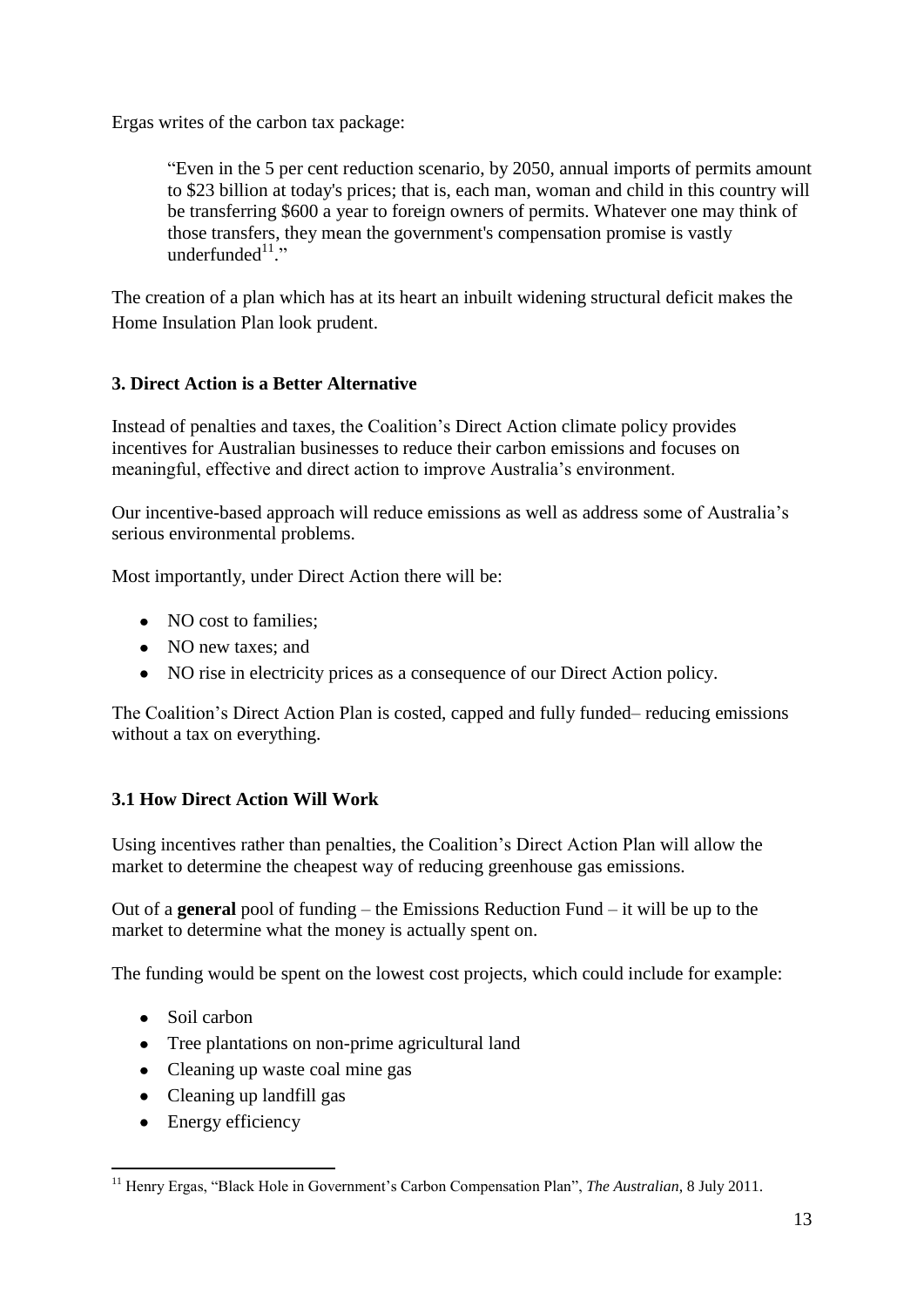• Converting some of the older, dirtier coal-fired power stations to gas.

Whatever the particular emissions reduction project, under Direct Action, funding will always go to those projects which provide the lowest-cost greenhouse gas emissions abatement.

# **3.2 Direct Action Funding – Costed, Capped and Funded**

The Government has fabricated a figure for the supposed to households of our plan. Not only is the Government's figure false, its sole justification was a random 600% increase in the price of abatement currently available in Australia.

Let me be absolutely clear. **Funding for Direct Action is capped, and fully funded from savings identified by the Coalition**. There will be no cost to households. Full stop.

Direct Action would cost \$3.2 billion over the first four years. At the last election the Coalition identified \$50 billion in Federal Budget savings for that period and will update these savings once the full budgetary position is clear prior to the next election.

For the sake of public reference, I just want to republish the fixed amount that we have allocated. This is capped and fully offset by savings.

|                                 | 2011-12   | 2012-13 | 2013-14   | 2014-15 | <b>Total</b> |
|---------------------------------|-----------|---------|-----------|---------|--------------|
|                                 | <b>SM</b> | \$M     | <b>SM</b> | SΜ      | \$M          |
| <b>Emissions Reduction Fund</b> | 300       | 500     | 750       | 1000    | 2550         |
| One Million Solar Roofs         | 100       | 100     | 100       | 100     | 400          |
| Clean Energy Employment         |           |         |           |         |              |
| <b>Hubs</b>                     | 15        | 15      | 15        | 15      | 60           |
| Solar Towns and Solar Schools   | 25        | 25      | 25        | 25      | 100          |
| Geothermal and tidal Towns      | 10        | 15      | 15        | 10      | 50           |
| <b>Renewable Fuels</b>          | 5         |         |           |         | 5            |
| Greenhouse Friendly             |           |         |           |         |              |
| Programme                       | 2         | 2       | 2         | 2       | 8            |
| <b>Urban Forests and Green</b>  |           |         |           |         |              |
| Corridors                       | 5         | 10      | 15        | 20      | 50           |
|                                 |           |         |           |         |              |
| <b>TOTAL</b>                    | 462       | 667     | 922       | 1172    | 3223         |

*Table 1. Costs of Direct Action*

*(Note that the Emissions Reduction Fund is the general pool of funding, which would be open to tenders to find the lowest-cost greenhouse gas emission abatement)*

## **3.3 Direct Action: Fairer and Simpler**

The Gillard Government's carbon tax scheme is an unwieldy system of wealth redistribution which will cost the Australian economy and taxpayer dearly, and will achieve little in the way of emission reductions.